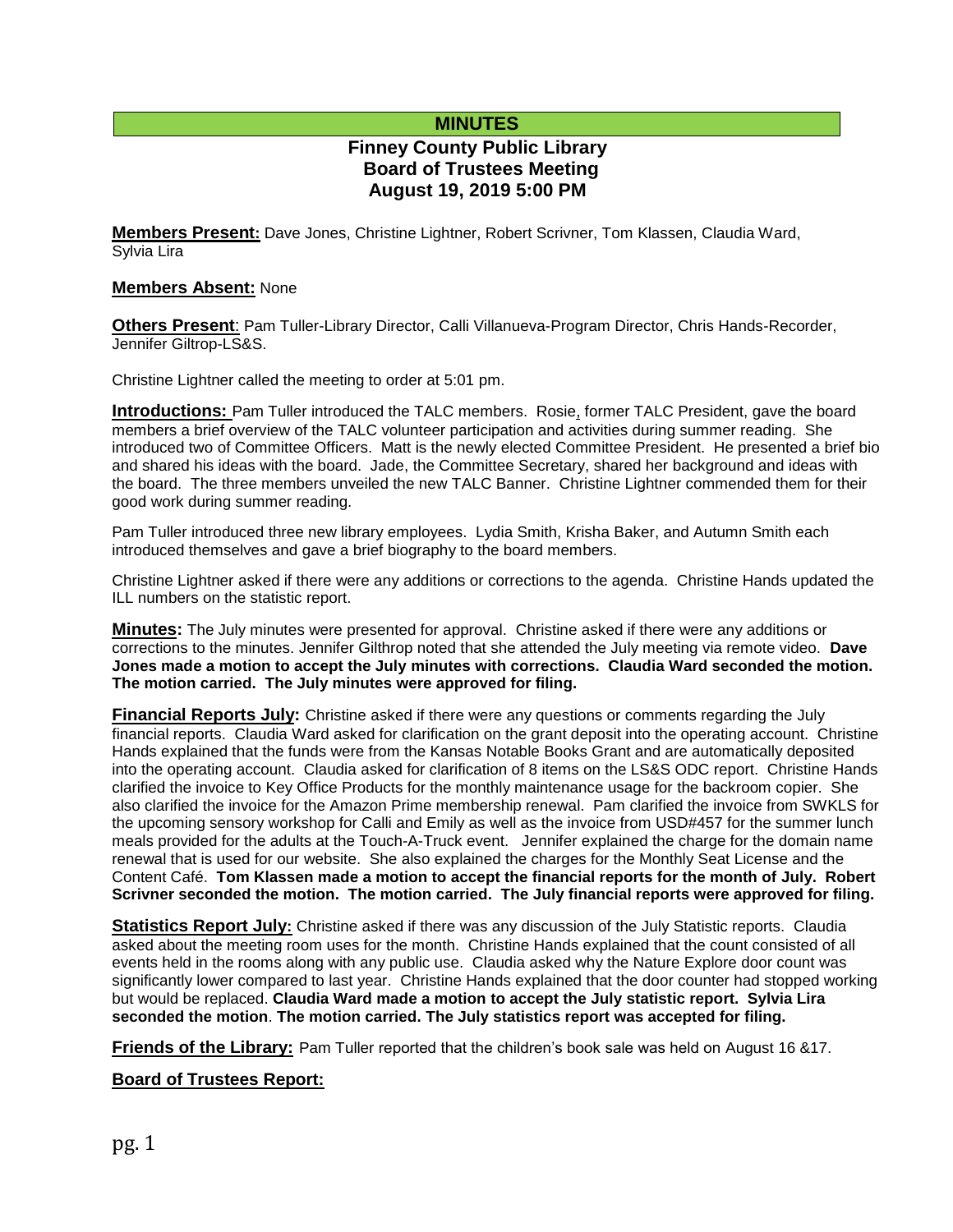Dave Jones—Dave gave the board an update from the county commission meeting. He said the 2020 budget request for the library was approved.

Sylvia Lira—Sylvia asked for pictures from Summer Reading and Touch A Truck.

Claudia Ward—Claudia voiced her concerns about the summer lunch program causing wear and tear on furniture and carpets and the cleaning costs. The board suggested developing a partnership with USD#457 and requested that this be added to the agenda in several months with possible USD #457 involvement.

Christine Lightner—Christine suggested that the library promote their branding and visibility at events. She also made some suggestions to Calli for some Adult programming. She noted that Madella's going away party was fantastic.

Robert Scrivner—nothing noted.

Tom Klassen—nothing noted.

### **Library Report:** Calli Villanueva, Programming Director

Calli shared the new programming calendar and the final summer reading programming stats with the board. She briefly went over the details for the new programming lineup.

### **Correspondence:**

.

Christine Hands presented the WKCF quarterly reports for the Library Fund and The Wampler Fund.

The updated bank signature cards were signed by the board members.

### **Old Business:**

- Library Sign Repairs—Pam presented the proposal for repairing the damaged panel on the library sign. She noted that in was unclear if one or two panels would need to be replaced. Each panel would cost \$875.00.
- Skylight Covers—Pam presented a bid from J&M Paint for \$2,300.00 to install automated shade covers to the two skylights above the Beam Projector. The board had a brief discussion and determined that it needed to be determined if the covers would adequately enhance the effectiveness of the projector. The board agreed to wait until this could be done.

### **New Business:**

- Bank Transfer—Christine Hands requested a bank transfer for \$400.00 from the OOC account to the Operating account for the Brett Crandall event and a bank transfer for \$221.48 from the Operating account to the OOC account for the Kansas Notable Books expenses. **Sylvia Lyra made a motion to approve the bank transfers. Dave Jones seconded the motion. The motion carried.**
- Strategic Planning—Nature Explore Repairs—Claudia Ward explained the fallen tree damage. She said that the company that cleaned up the fallen tree branch would trim the tree and charge for the branch removal a fee of \$500.00 total. **Dave Jones made a motion to get the tree trimmed. Tom Klassen seconded the motion. The motion carried.**
- Strategic Planning/Public Surveys-- Jennifer Gilthrop stated that LS&S had the ability to set up a new strategic plan that included public surveys. She explained the process and said she would present a proposal at the next board meeting.

## **Out of Contract: The following checks were signed by the board.**